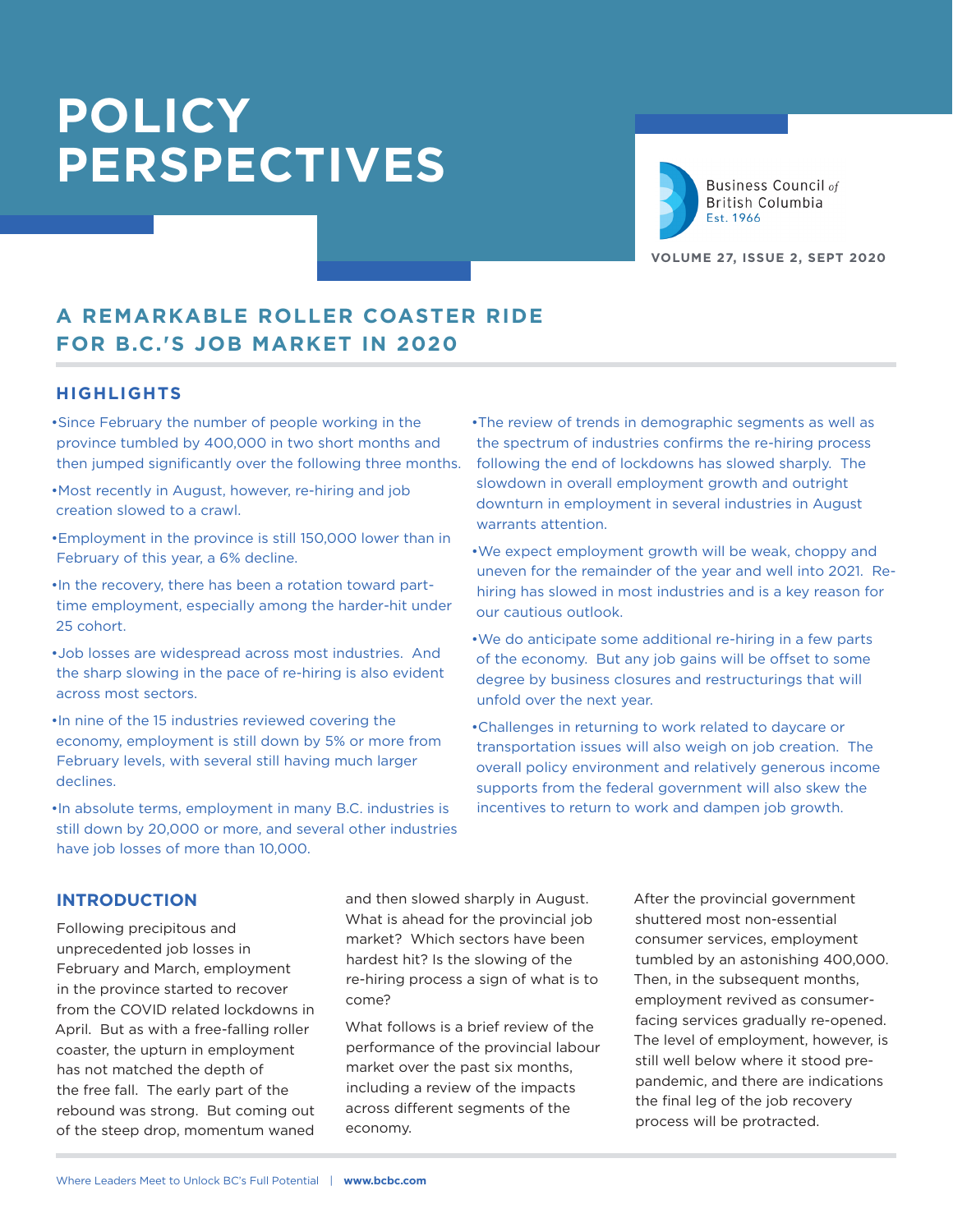#### **JOB GROWTH SLOWS IN AUGUST**

In August, the job recovery process came to a virtual halt. The 15,000 monthly increase would be a healthy gain in normal times. But considering employment is still 150,000 lower than in February, August's increase was disappointing. And it hints that the recovery is likely to be slow and uneven in the months ahead.

To better understand labour market dynamics and the near-term outlook, it is helpful to examine different aspects of the job market. Unsurprisingly, the job loss/recovery dynamics resulted in a rotation towards part-time employment. Immediately following the COVID lockdown, both full-time and parttime employment dropped sharply. But by June the number of parttime workers had almost made a full recovery. In contrast, full-time employment has only made a partial recovery and remains more than 7% below February's level. Some of the rebound in part time employment reflects the fact that many full-time workers have returned to work on a part time basis, as many companies adjust to the new (and less favourable) operating environment.

The rotation towards part-time work masks some of the underlying weaknesses in the labour market. While overall employment has regained well over half of the jobs lost earlier in the year, full-time

The COVID induced recession has resulted in job losses for workers of all ages, but young workers continue to be disproportionately impacted.

employment remains over 7% lower than in February. In comparison, part-time work has almost returned to pre-crisis levels.

#### **JOB LOSSES EVIDENT ACROSS ALL AGES...BUT YOUNG PEOPLE MOST IMPACTED**

The COVID induced recession has resulted in job losses for workers of all ages, but young workers continue to be disproportionately impacted. At the low point, employment in the 15-24 age cohort had fallen a massive 36% — more than one in three jobs were lost among this age group. In line with the reopening, employment for those aged 15-24 has partly recovered, but is still 12% below February's level. Recall that total employment in B.C. is currently down "just" 6% from February. The different recovery profile between part-time and full-time re-hiring is most pronounced among younger people. Part-time employment in this age cohort has fully rebounded, whereas full-time employment has continued to slide.

The job loss/recovery dynamics are quite different for the core working age (25-54) cohort. At its low point total employment was down by "only" 12% for this group, proportionately only one third the decline seen in the younger cohort. Mostly because the losses were not as large, employment among core working-age people is now down a comparatively small 4.6% from February. The PT/ FT profiles are also different. As with the younger cohort, part-time employment has regained pre-crisis levels. But in contrast to the younger group, full-time employment has regained roughly half of the lost positions.

At the low point, employment among older workers (aged 55 and up) fell 11%, a slightly more moderate decline than among the core working age group and less than one third the drop experienced by younger workers. The jobs recovery for older workers is somewhat weaker than for the core working age group. In August employment among older workers remained 6% below February's pre-crisis level. In comparison, employment in the core working age group has made a stronger recovery, albeit from a deeper hole. Among older workers, part-time and full-time employment are still well below the February levels.

In thinking about the path forward for employment, the follow points emerge from the above review:

- •The pace of job recovery and rehiring slowed markedly in August, suggesting it will take a very long time to return to the level of employment at the start of the year.
- •In this regard, a review of the above figures plotting employment by age cohort shows that in August employment growth among young people slowed to a crawl (just 2,500 jobs), while among older workers employment actually fell 13,000. Most of August's job growth was in the core working age group, and re-hiring activity for this age cohort held up. Our sense is that this pattern will continue, with the younger and older age cohorts struggling to regain traction in a tougher job market.
- •The job recovery dynamic has been tilted towards part-time employment; part-time employment has regained pre-recession levels in the younger cohort as well as the core working age.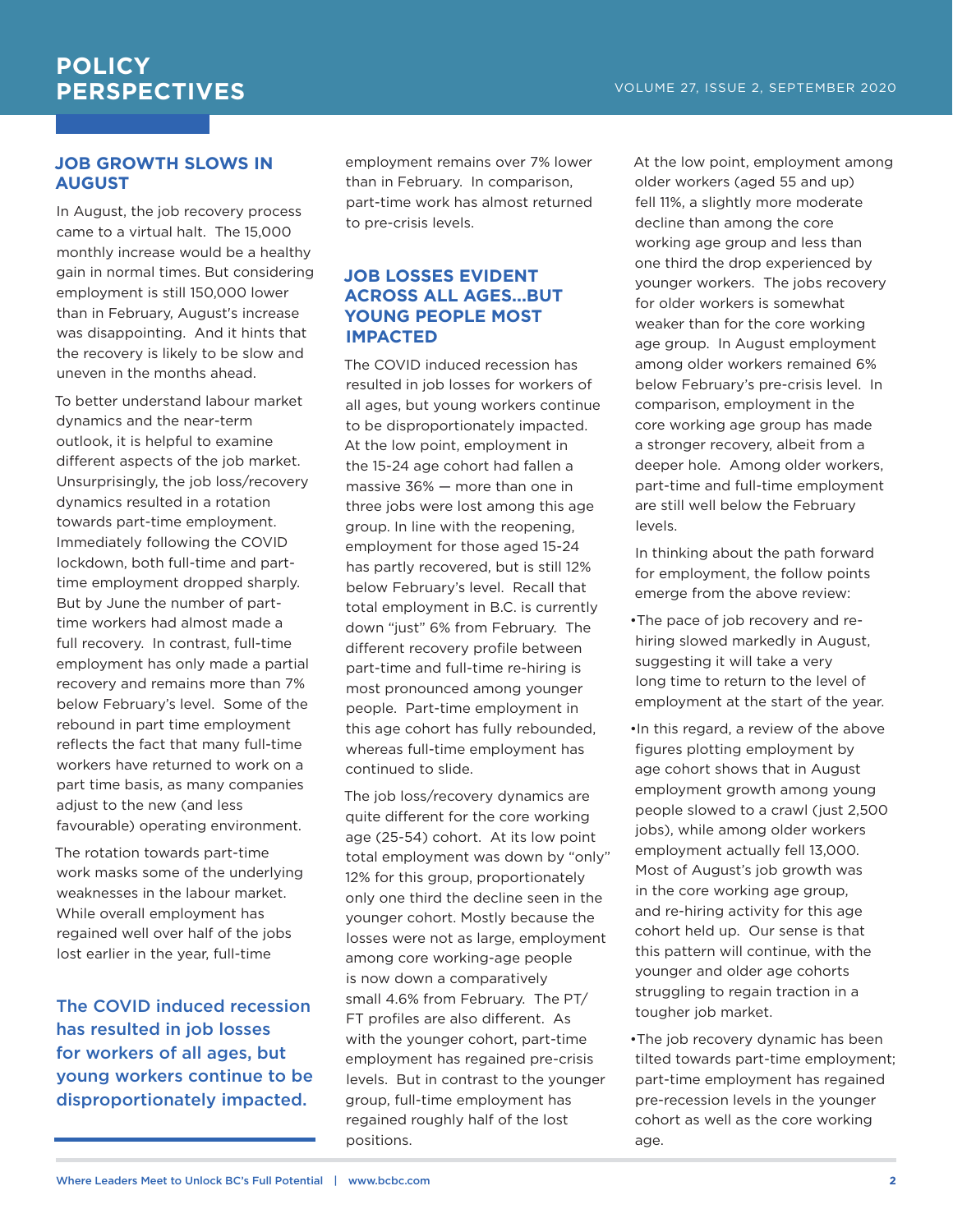#### FIGURE 1: **B.C. GAINED JUST 15,000 JOBS IN AUGUST AND EMPLOYMENT REMAINS 150,000 LOWER THAN IN FEBRUARY**



Source: Statistics Canada, Labour Force Survey. Table 14-10-0287-01. Latest: August 2020. Seasonally adjusted.

#### FIGURE 2: **BIGGER JOBS LOSSES AN A MUCH WEAKER RECOVERY FOR FULL TIME EMPLOYMENT**





Source: Statistics Canada, Labour Force Survey. Table 14-10-0287-01. Latest: August 2020. Seasonally adjusted.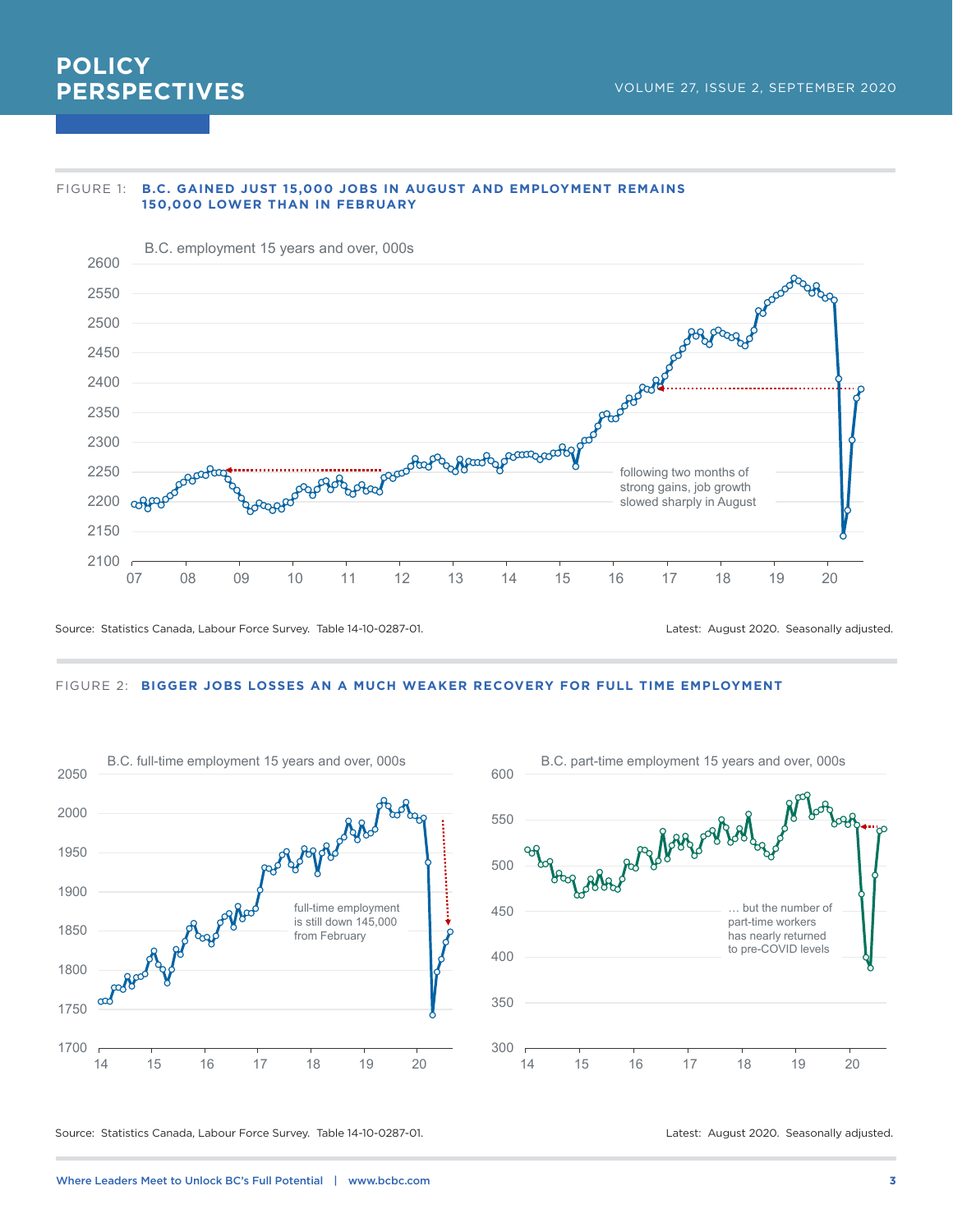



#### FIGURE 3: **FULL TIME EMPLOYMENT STILL DOWN SHARPLY, PART TIME ALMOST RECOVERED**



**POLICY**

**PERSPECTIVES**

B.C. employment change, February to August, % change

#### Source: Statistics Canada, Labour Force Survey. Table 14-10-0287-01. Seasonally adjusted. Seasonally adjusted.







Source: Statistics Canada, Labour Force Survey. Table 14-10-0287-01. Latest: August 2020. Seasonally adjusted.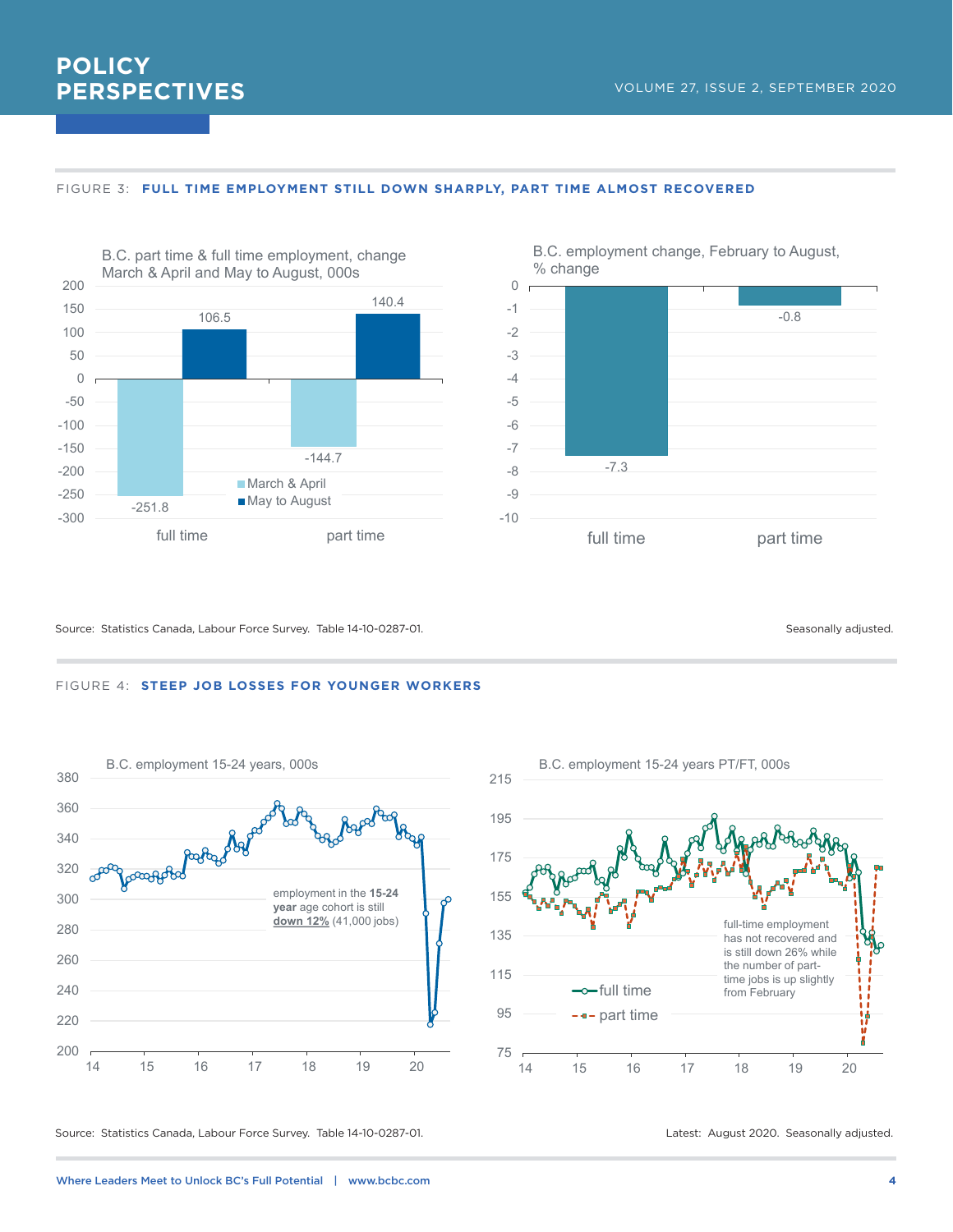



Source: Statistics Canada, Labour Force Survey. Table 14-10-0287-01. Compared the statest: August 2020. Seasonally adjusted.

#### FIGURE 6: **PROPORTIONALLY SMALLER JOB LOSSES FOR OLDER WORKERS THAN YOUNGER WORKERS**





Source: Statistics Canada, Labour Force Survey. Table 14-10-0287-01. Latest: August 2020. Seasonally adjusted.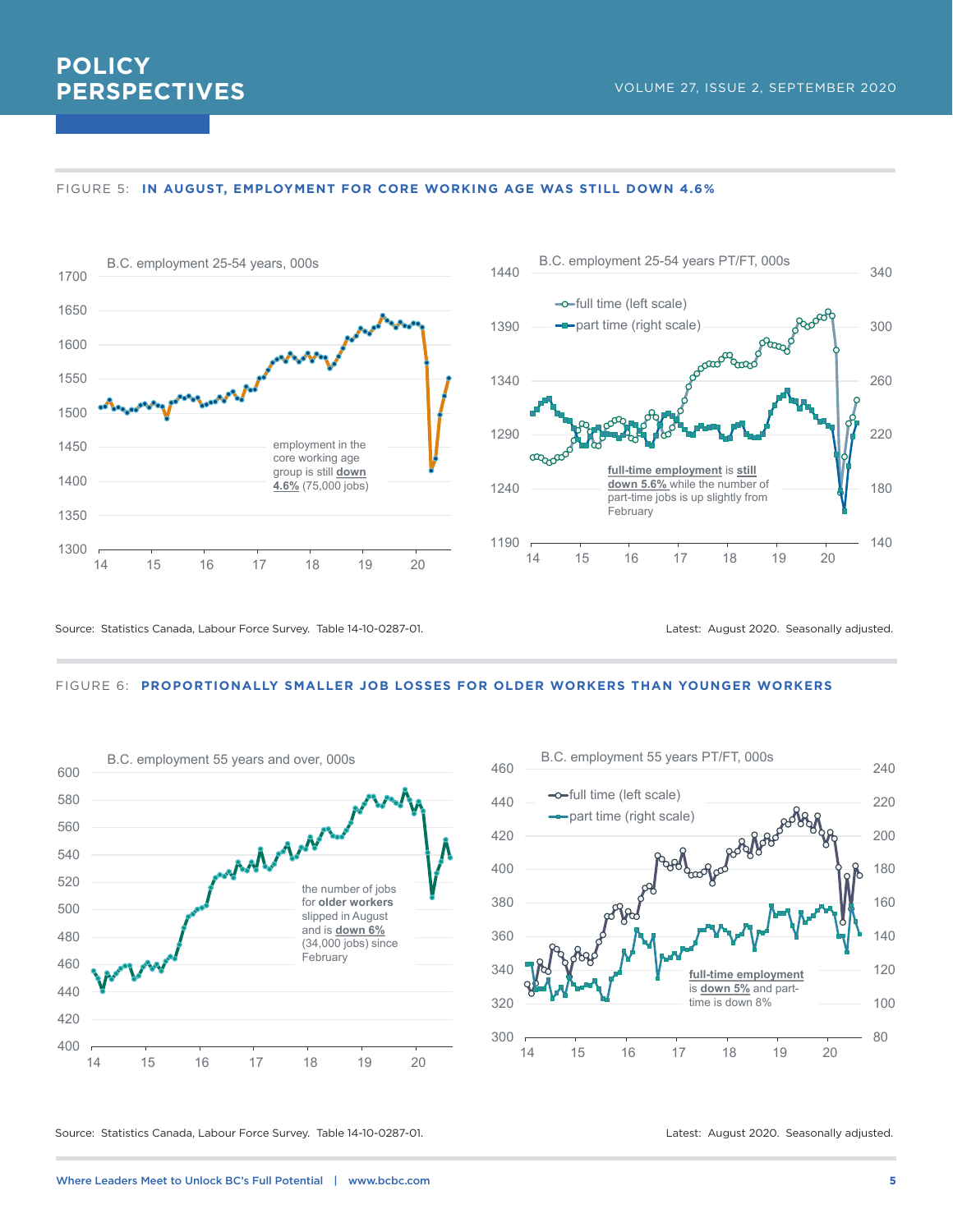### **JOB LOSSES SPREAD ACROSS MOST INDUSTRIES**

With six months of labour market data, it is possible to get a reasonably good profile of the job loss and recovery profile across the province's various industries. Below are several figures plotting employment over the past several years for different industry sectors. In each graph the level of employment is indexed to 100 as of February 2020. This permits readers to readily see the magnitude of job losses in each industry and the degree to which employment has come back. It also provides a sense of the employment path for each industry prior to the pandemic. In many industries, employment was slipping and already on a weaker footing prior to the lockdowns. To provide a framework for conceptualizing the losses/recoveries across many industries, they are grouped and presented in several different graphs based on the magnitude of the employment declines.

The first figure below shows the industries that experienced the steepest job losses – the "hardest hit" ones. The biggest loss was in the accommodation and food services industry, where employment was down by a staggering 57% in April compared to February. This sector also recorded the biggest absolute decline in employment. At the low point, 112,000 accommodation and food service workers were furloughed, and the sector accounted for more than one-quarter of all job losses in the province. When restaurants and accommodation operators were permitted to reopen, albeit in a limited way, employment rebounded strongly. But after this initial and partial rebound, re-hiring activity slowed markedly by August, likely

signalling more tough times ahead for the sector.

The other three industries depicted in the figure saw job declines in the 25% to 30% range at their low points. Employment in the information, culture and recreation industry remains 21% below February levels; this was one of four industries to see employment decline in August. This industry includes segments that are still shuttered, such as large audience-attended sporting events, casinos, and movie theaters. It also includes film and television production, which re-opened more recently and where activity is still ramping up. Other hard-hit service industries included hair and nail salons, spas and other personal services – most of which were closed. But, as with the food and accommodation sector, employment in this sector has rebounded and is now down "just" 10%.

The next figure shows what we refer to as "substantially impacted" industries, which we define as ones where employment fell 15-20%. The number of jobs in August in each of these industries also remains 8-10% lower than in February.

Employment in the broad wholesale/ retail sector revived with the opening of most retail operations in May-June. But the fact that jobs in the sector fell by 10,000 in August is concerning. We do not want to put too much emphasis on a single month of data (especially in these unusual times). However, since the lockdown we have been [concerned about business](https://bcbc.com/insights-and-opinions/business-destruction-and-covid-19)  [closures.](https://bcbc.com/insights-and-opinions/business-destruction-and-covid-19) The recent decline in retail/wholesale employment may reflect some retrenchment as some retail operators find it impossible to remain open with new restrictions

The biggest loss was in the accommodation and food services industry, where employment was down by a staggering 57% in April compared to February.

in place while others scale back labour requirements after the initial reopening surge.

The job loss/recovery profile is similar across the three industries, despite the fact their shutdown experiences differed significantly. The construction industry in B.C. was not shut down. A few segments of transportation were fully or largely shut (most air travel stopped, cruises, tour trains and buses ceased operations), but most parts of the sector were deemed essential and continued to operate. All of retail, on the other hand was closed except for a handful of essential services (groceries and beverage, gasoline, pharmacies, hardware and construction supplies). The similar job loss/ recovery profile reflects the fact that even partial lockdowns have large employment consequences. It may also reflect the reality that the negative economic impacts resulting from the widespread lockdown flowed through other sectors even if they stayed relatively more open. Although they continued to operate, reduced demand for sea, rail, and trucking services led to lower employment. Similarly, in the B.C. construction sector projects that were imminent or even just started may have been postponed amid the uncertainty and fear created by the virus.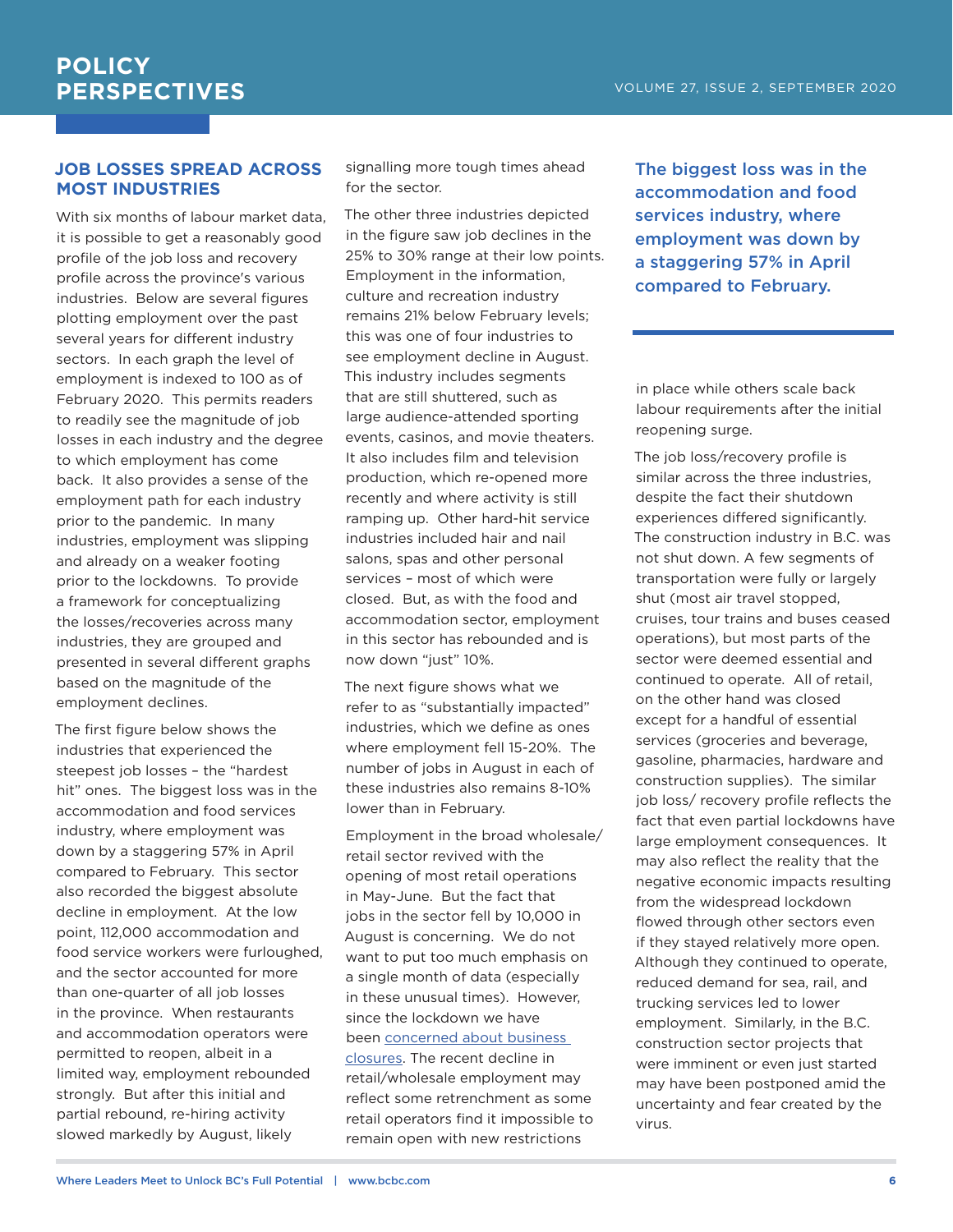#### FIGURE 7: **HARD-HIT INDUSTRIES (EMPLOYMENT FALLS BY 25% OR MORE) WITH MIXED RECOVERIES**



Source: Statistics Canada, Labour Force Survey. Table 14-10-0355-01. Latest: August 2020. \*Aged 15 and over. Seasonally adjusted.

#### FIGURE 8: **SUBSTANTIALLY IMPACTED INDUSTRIES (EMPLOYMENT FELL 15-20%) WITH PARTIAL RECOVERIES**



Source: Statistics Canada, Labour Force Survey. Table 14-10-0355-01. Latest: August 2020. \*Aged 15 and over. Seasonally adjusted.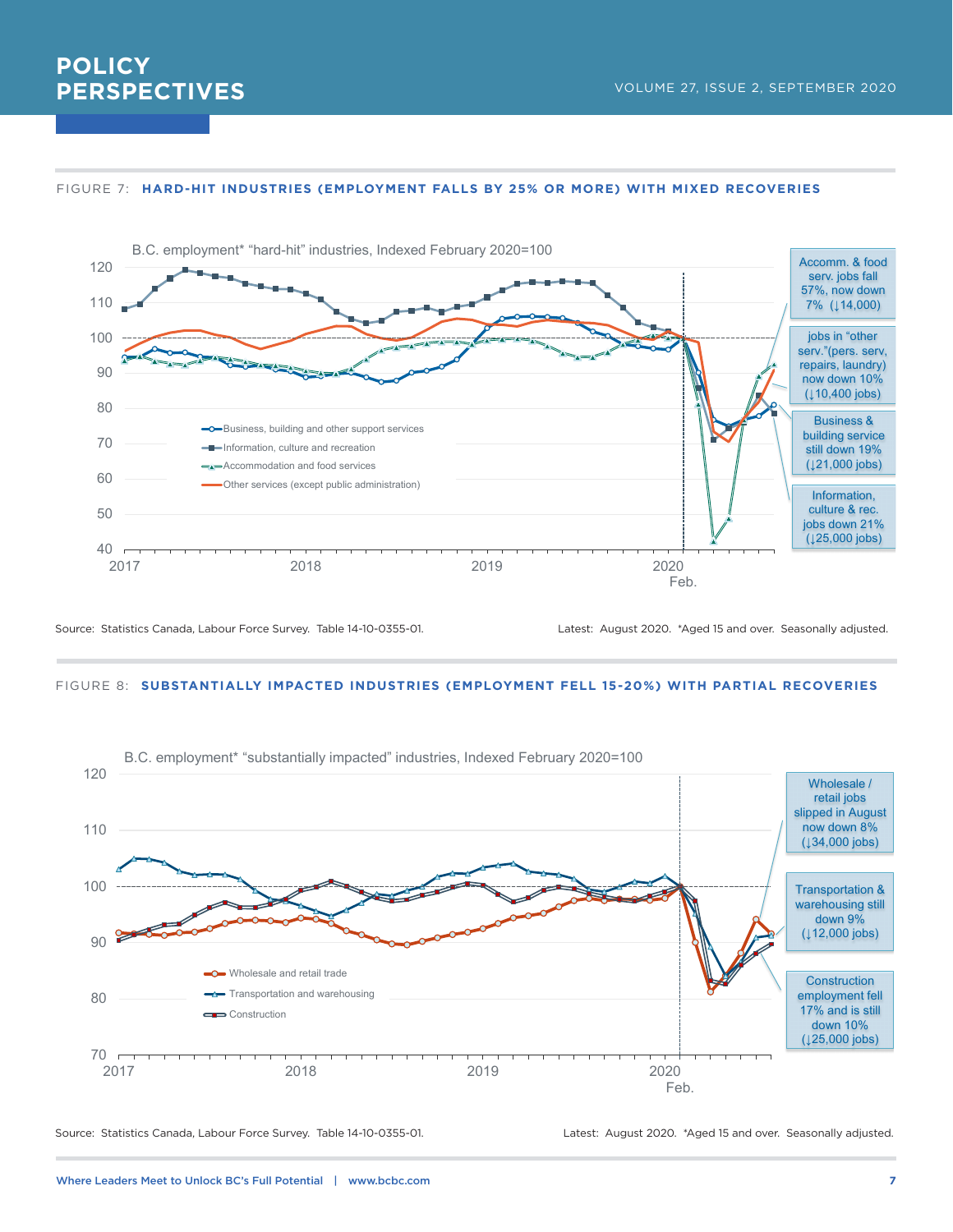#### FIGURE 9: **PUBLIC SECTOR ACCOUNTS FOR MOST OF "SLIGHTLY IMPACTED" INDUSTRIES**



Source: Statistics Canada, Labour Force Survey. Table 14-10-0355-01. Latest: August 2020. \*Aged 15 and over. Seasonally adjusted.

#### FIGURE 10: **INDUSTRIES WHERE EMPLOYMENT IS UP FROM FEBRUARY**



Source: Statistics Canada, Labour Force Survey. Table 14-10-0355-01. Latest: August 2020. \*Aged 15 and over. Seasonally adjusted.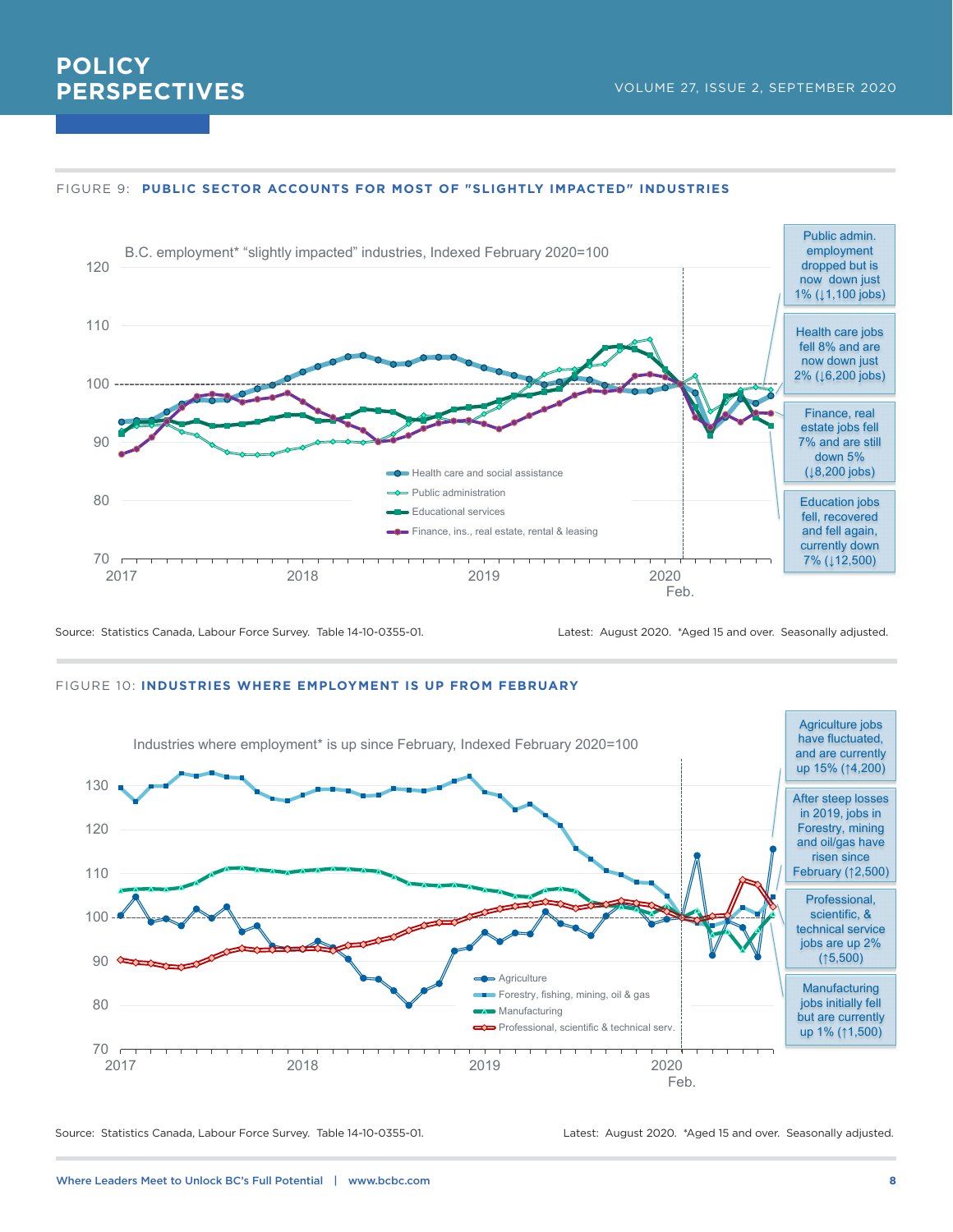

#### FIGURE 11: **EMPLOYMENT DOWN SINCE FEBRUARY IN MOST INDUSTRIES WHILE A FEW INDUSTRIES HAVE SEEN GAINS**

Source: Statistics Canada, Labour Force Survey. Table 14-10-0355-01. Latest: August 2020. \*Aged 15 and over. Seasonally adjusted.

Industries that are deemed "slightly impacted" by the COVID-lockdown are shown in the next figure. For this figure, employment in each industry has fallen by less than 10%. Three of the four are public sector industries, or at least have a strong public sector orientation. The number of people working in public administration was little changed as all three levels of government continued to operate during the lockdown. If public facing government agencies were closed, the affected employees were typically not furloughed. Employment in health care fell 8%, as dentists, chiropractors, and many other privately provided services were closed and elective surgeries across the province were cancelled. With the re-opening, health care employment has mostly recovered. Education is interesting.

Here, employment first fell, then rebounded, and most recently fell again. It now sits 7% lower than in February. The recent weakness likely reflects the scaling back/closure of privately provided education services (e.g., language schools), and the reduction in staffing at some post secondary facilities where enrollment is down. The other industry of note is finance, insurance and real estate. Following what appear to be COVID related job losses, there has been limited re-hiring in this sector so far.

The next figure shows industries where employment is currently up from February levels. Three of them did see employment dip after February. Professional, Scientific, and Technical services is the only broad industry where employment did not drop in or after the lockdown.

It also has seen employment rise since February.

Prior to the pandemic, employment in forestry, mining and oil & gas trended steadily lower throughout 2019. But since February it has not fallen much. And with several months of job gains recently, there are now more people employed in this sector than in February. In manufacturing, the year plus downtrend in employment continued after February, with the rate of decline accelerating slightly after February even though manufacturing was not closed. But in the past two months hiring/re-hiring has lifted employment back to February levels. Agriculture employment has fluctuated. But with the boost in August, employment in this sector is up 15% since February.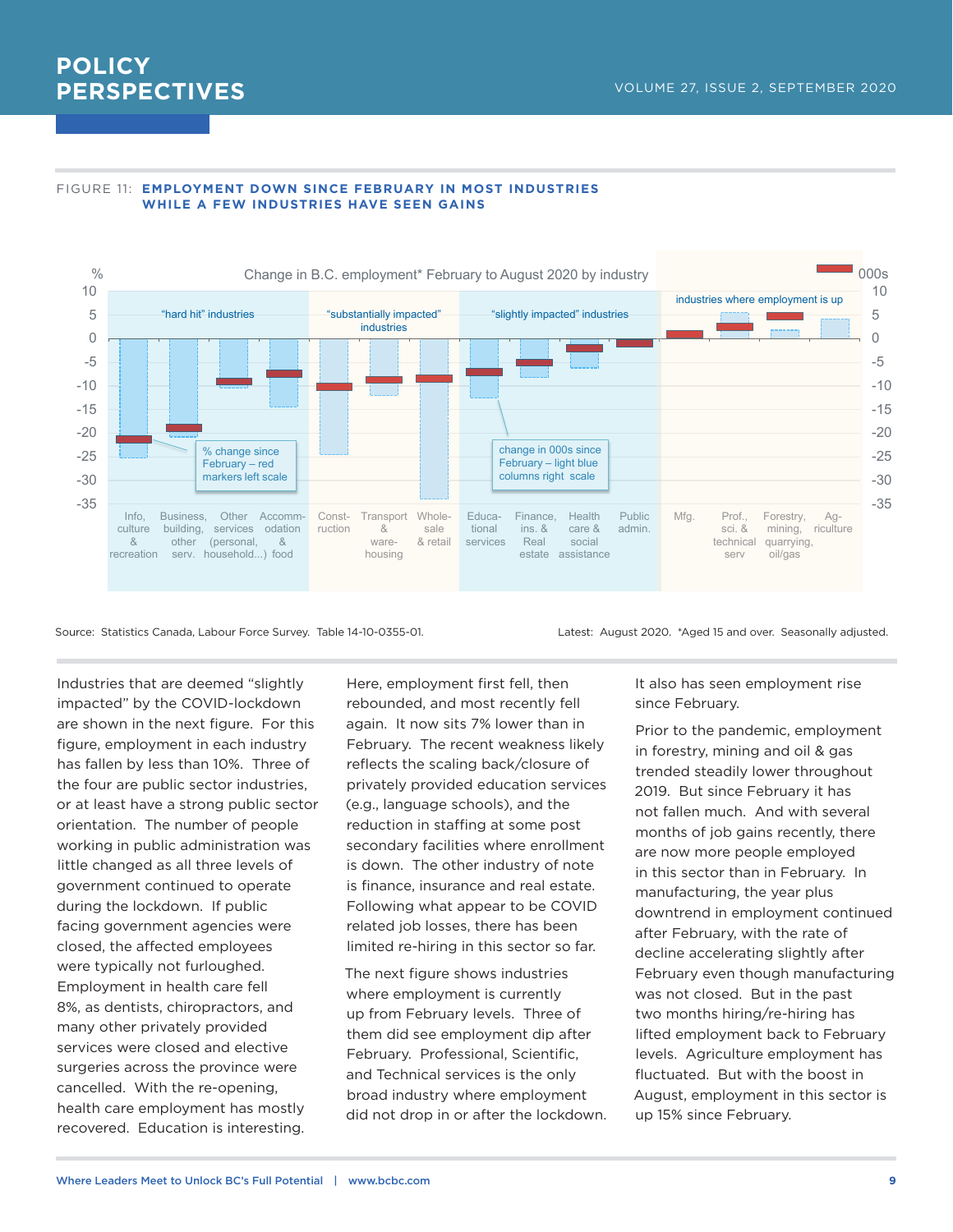The final figure in this section summarizes the changes in employment in each industry between February and August. The industries are shown in the same groupings as in the above figures. Within these groups the industries are sorted by the percentage change in employment between February and August 2020. To provide readers with a summary view of where the greatest number of job losses are, the absolute change in employment over the same period is also shown in the light blue bars.

From the above summary figure, it is evident that:

- •Job losses are widespread; they go well beyond industries that were locked down;
- •In proportional terms, the hardest hit industries are ones that were locked down; in particular employment in the information, culture and recreation industry and in the business, building and other service industry are both still down ~20%;
- •In absolute terms, the biggest job losses are in retail and wholesale trade, reflecting the large number of people employed in the sector and the impact of technological change now accelerated by the COVID crisis;
- •The pace of re-hiring and job creation slowed sharply in August; this is evident across all four industries;
- •In nine of the 15 industries shown, employment is still down by 5% or more from February levels, with several still having much larger declines;
- •Employment in many B.C. industries is still down by 20,000 or more, and several other industries have job losses in excess of 10,000;

Job losses are widespread; they go well beyond industries that were locked down.

•Employment is up in a few B.C. industries. The gains, however, are modest or slight in comparison to the magnitude of job losses reported in other sectors.

#### **SUMMARY AND OUTLOOK: JOB RECOVERY WILL BE MUTED AND MIXED AS BIG MONTHLY GAINS ARE BEHIND US**

The above review of recent B.C. labour market trends and the review of industry performance confirms that the re-hiring process following the end of lockdowns has slowed sharply. While we don't like to put too much emphasis on a single month of data, the August downturns in employment growth in several industries warrants attention.

Given the upturn in COVID cases across Canada, the U.S. and Europe, we do not expect international air travel to return in a meaningful way this year. The near-term prospects for international tourism are similarly dire, as is the outlook for jobs in any industry that entails large group events – e.g., most of the entertainment industry. And, it looks like most of the near-term rehiring in the retail sector has already occurred.

Some good news in the industry review is that a few industries show employment gains between February and August. Professional, scientific and technical services jobs are up.

During the crisis people employed in this industry were able to shift to remote work. There has also been a big jump in demand for technical and computer services. The rise in employment in the forestry, mining and oil and gas industry sector is also welcome. The number of people working in this industry fell steadily over the past 18 months, but recently employment turned higher.

One of the challenges in trying to calibrate the recovery process is that skewed labour market incentives will weigh on the pace and pattern of recovery. As it prepares to end the very costly and heavily subscribed CERB program, the federal government is simultaneously relaxing requirements and enhancing EI benefits. More generous income supports tilts the need for and incentive to work. We expect a liberalized EI system will dampen job creation to some degree over the coming year. The outlook is further complicated by the fact that the global recession may also persist and bite deeper into business activity in some Canadian industries.

An additional point is that we expect thousands of B.C. businesses to close in the next year or so. The government's decision not to extend provisions permitting employers to avoid terminating furloughed staff after 24 weeks will also lead to more (permanent) job losses. Ontario is more alive to this issue than B.C., having decided to extend the temporary layoff provisions under its employment standards legislation until the end of the year. B.C. should quickly do the same to help stave off more busines closures and permanent job destruction.